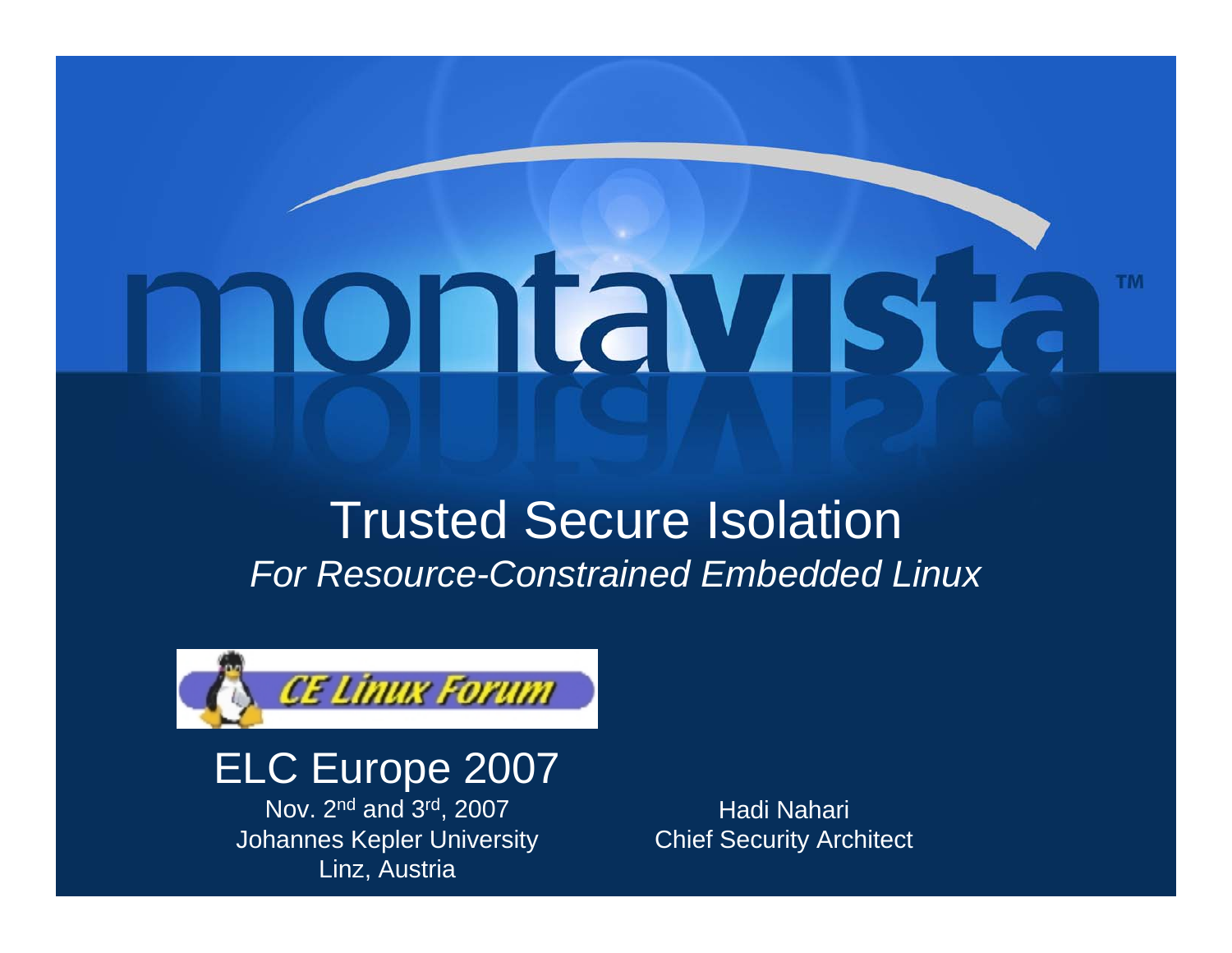#### Agenda

- Isolation Overview
- Isolation vs. Separation
- Isolation Requirements <sup>−</sup>What's Missing
- What's *Secure* Isolation?
- MontaVista Xen-ARM Project
- Future Enhancements
- References, Announcements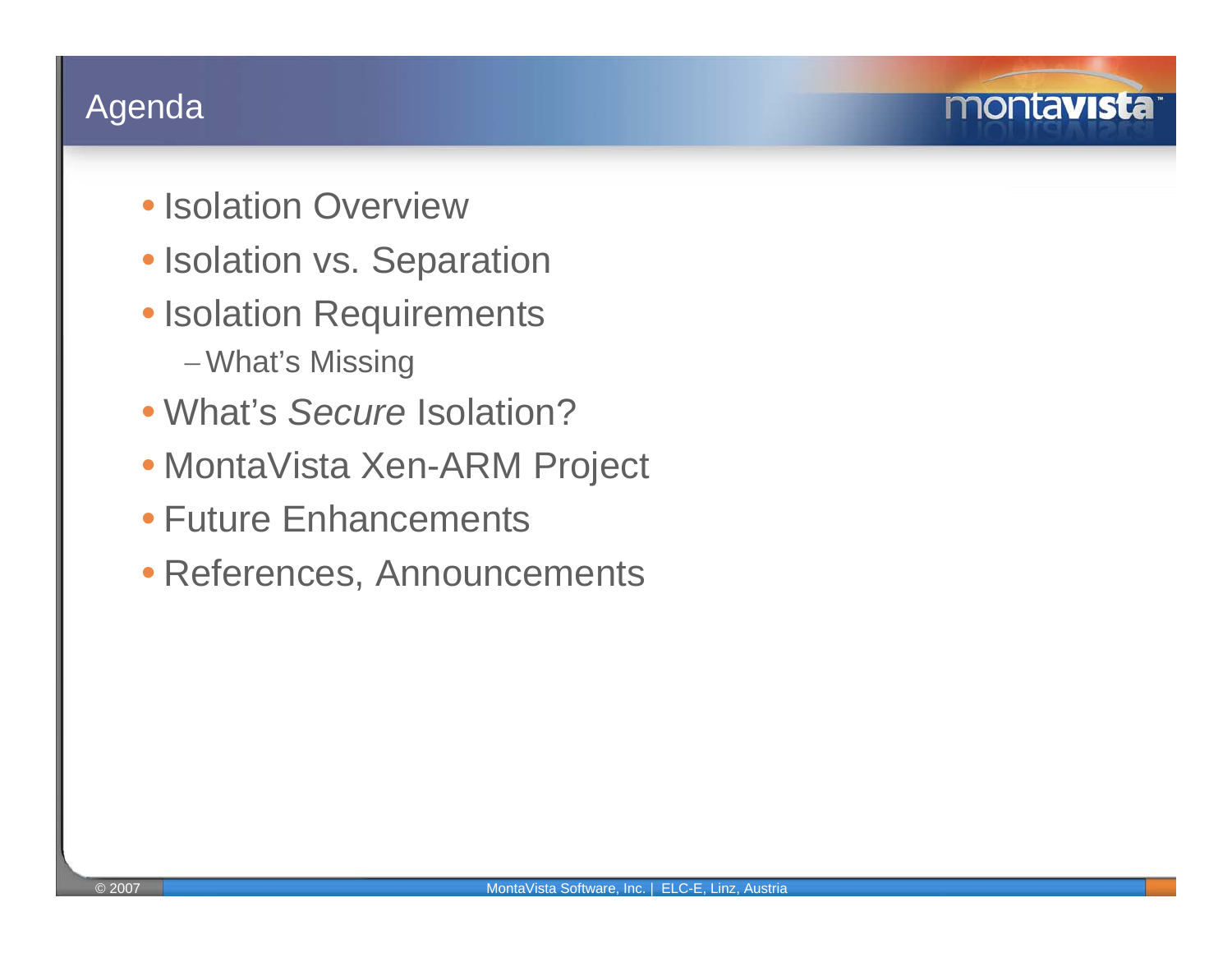## Current Isolation Solutions High-Level Design



#### **Virtual Machine Monitor (aka "Hypervisor")**

#### **Hardware Architecture**

• Minimal Security: Only MMU

montavista<sup>®</sup>

- Secure Isolation?
- VMM Access Control?
- Secure Communication?
- Secure Services?
- VM Mediated Sharing?
- Attestations by VM?
- Integrity Guarantees?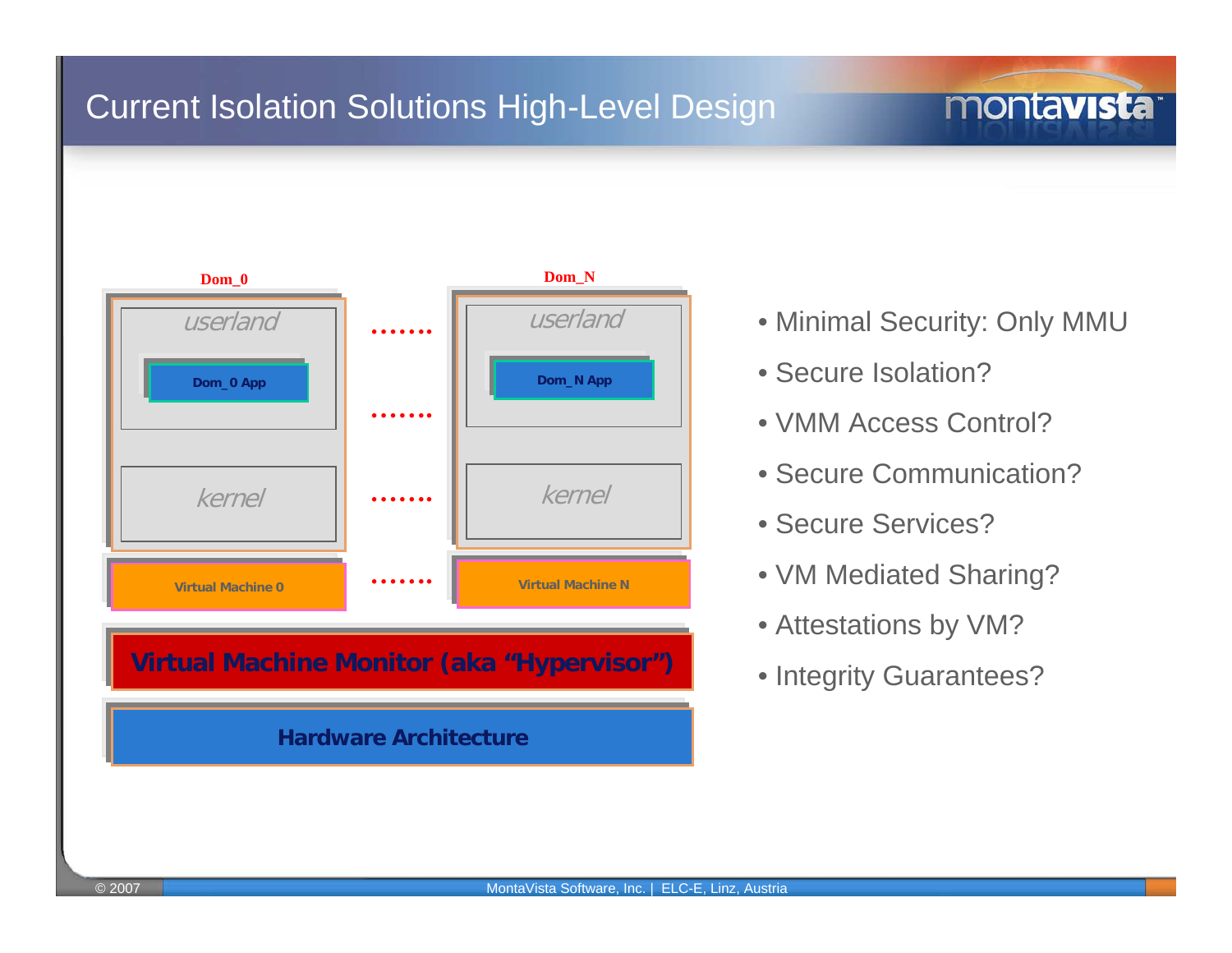•Isolation Technologies Should Provide

• Execution Segregation: Running Trusted Code

- <sup>−</sup>*Along With* Or *Inside* Untrusted Environment
- Work Across Different ARM Cores
	- −With Or Without TrustZone HW
- Provide Security Controls *Within* Hypervisor
	- <sup>−</sup>Fine Grained Enough To Guarantee Isolation
	- Coarse Grained Enough To Guarantee Performance
- GPL Jailhouse: No GPL Contamination For IP Code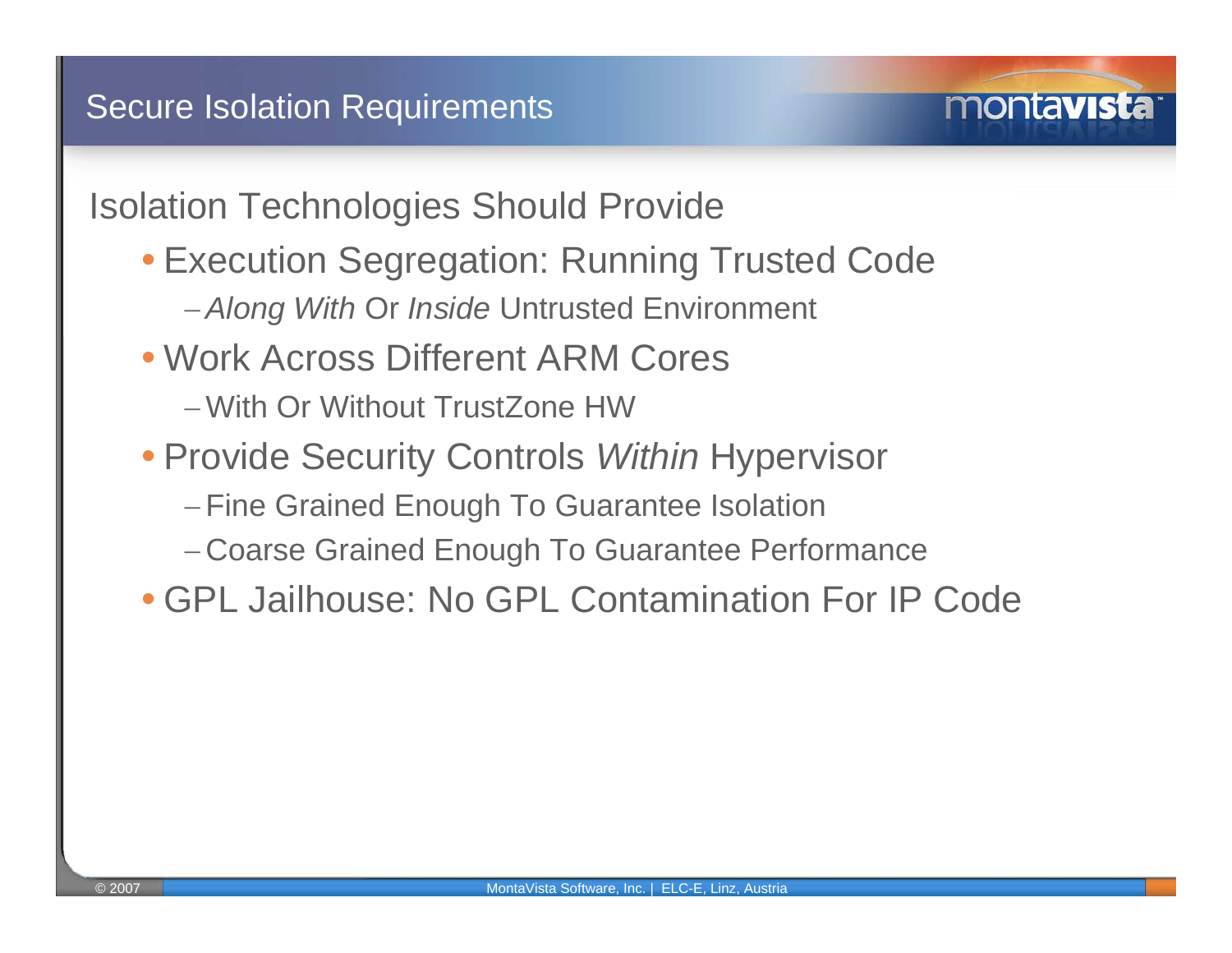# • **Access Control Granularity Is Important**

# • **IBM's sHype**

- <sup>−</sup>A Step In The Right Direction
- −Available On Xen
- <sup>−</sup>VMWare ESX & MS Viridian Likely To Adopt Same Style

montavista

- Not Fine-grained Enough
- More Work Needed: (Mainline?)

# • **XSM (Xen Security Modules)**

- NSA & NIARL Working on it
- –Includes: FLASK, ACM (sHype), dummy (default)
- <sup>−</sup>FLASK Module: Fine-grained, SELinux-like MAC
- Interesting Approach, More Work Needed.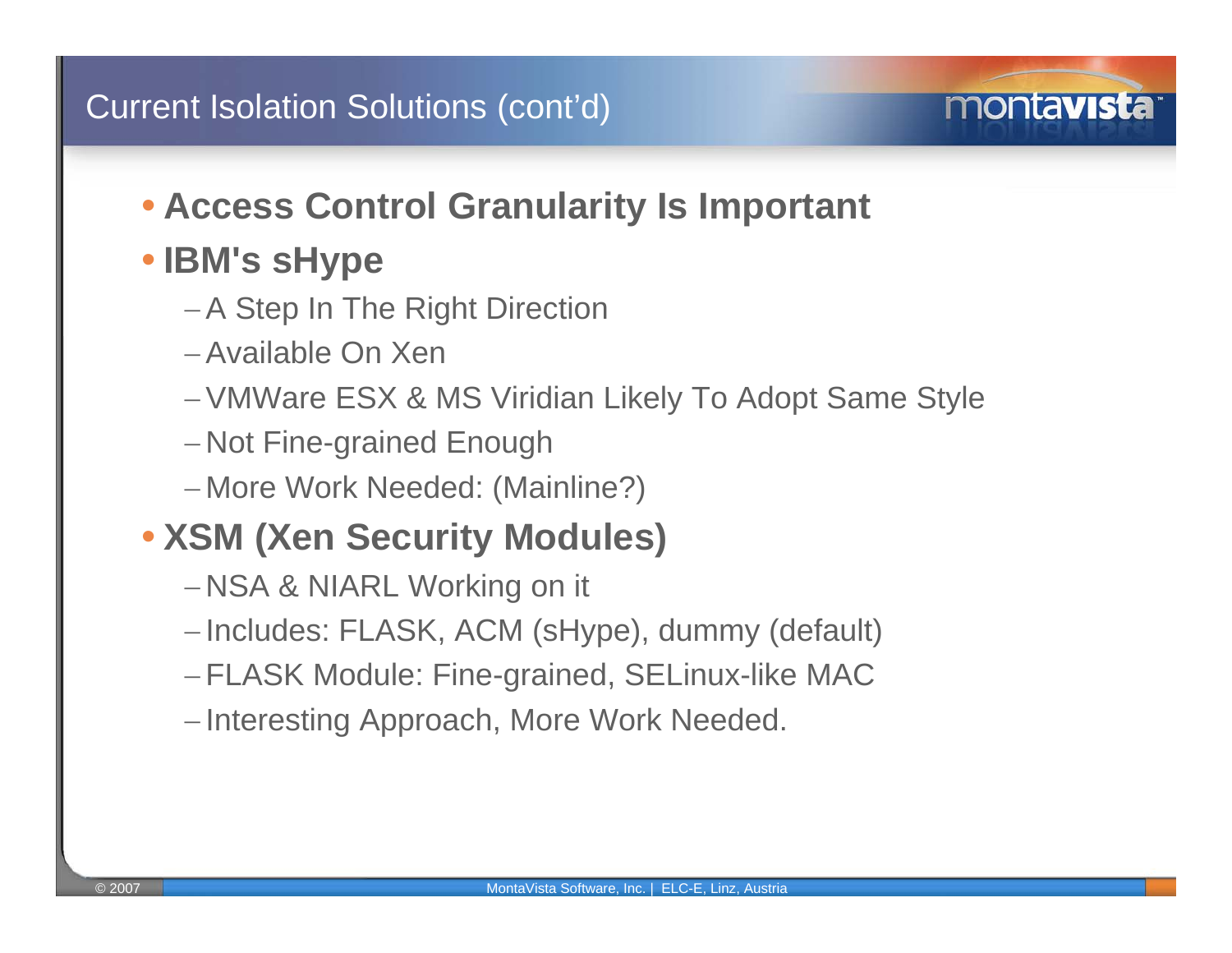## The Notion of Identity

# • *security\_context(Dom\_n\_id)*

Lacks Individual Application Identification Within a Domain

montavista

# • *security\_context(Dom\_n\_id, App\_m\_id)*

- Individual Applications Within a Domain Identified
- <sup>−</sup>But Who Handles
	- Identity Management?
	- Access Control Definition & Enforcement?
- −What's The Mediation Mechanism Across Domains??
- −Who Arbitrates & Attests The Identities?
	- Hypervisor? Could It Still Be Considered "thin layer"?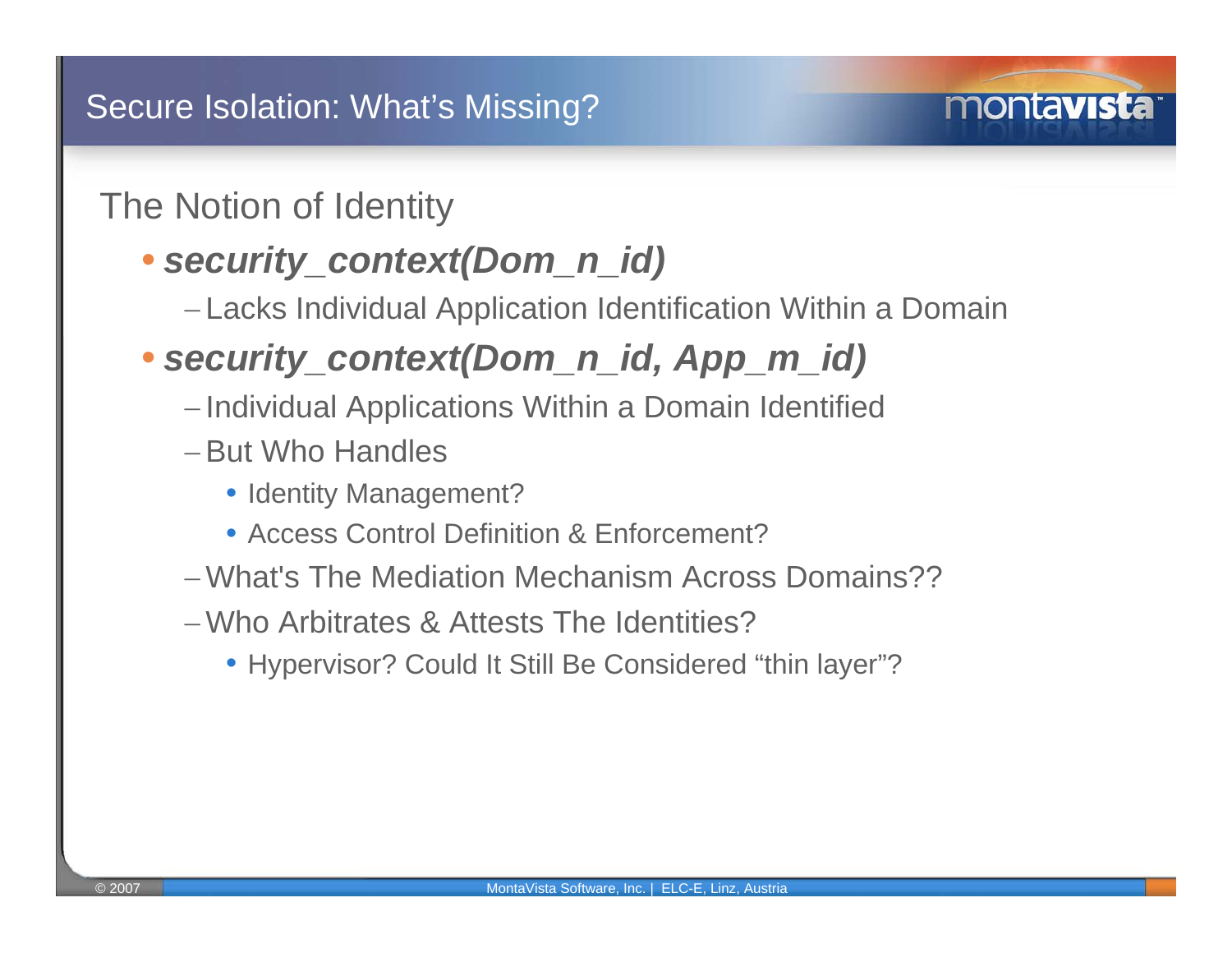- High-Level Architecture
- Design Objectives
- Unique Consumer Benefits
- Further Enhancements

montavista<sup>®</sup>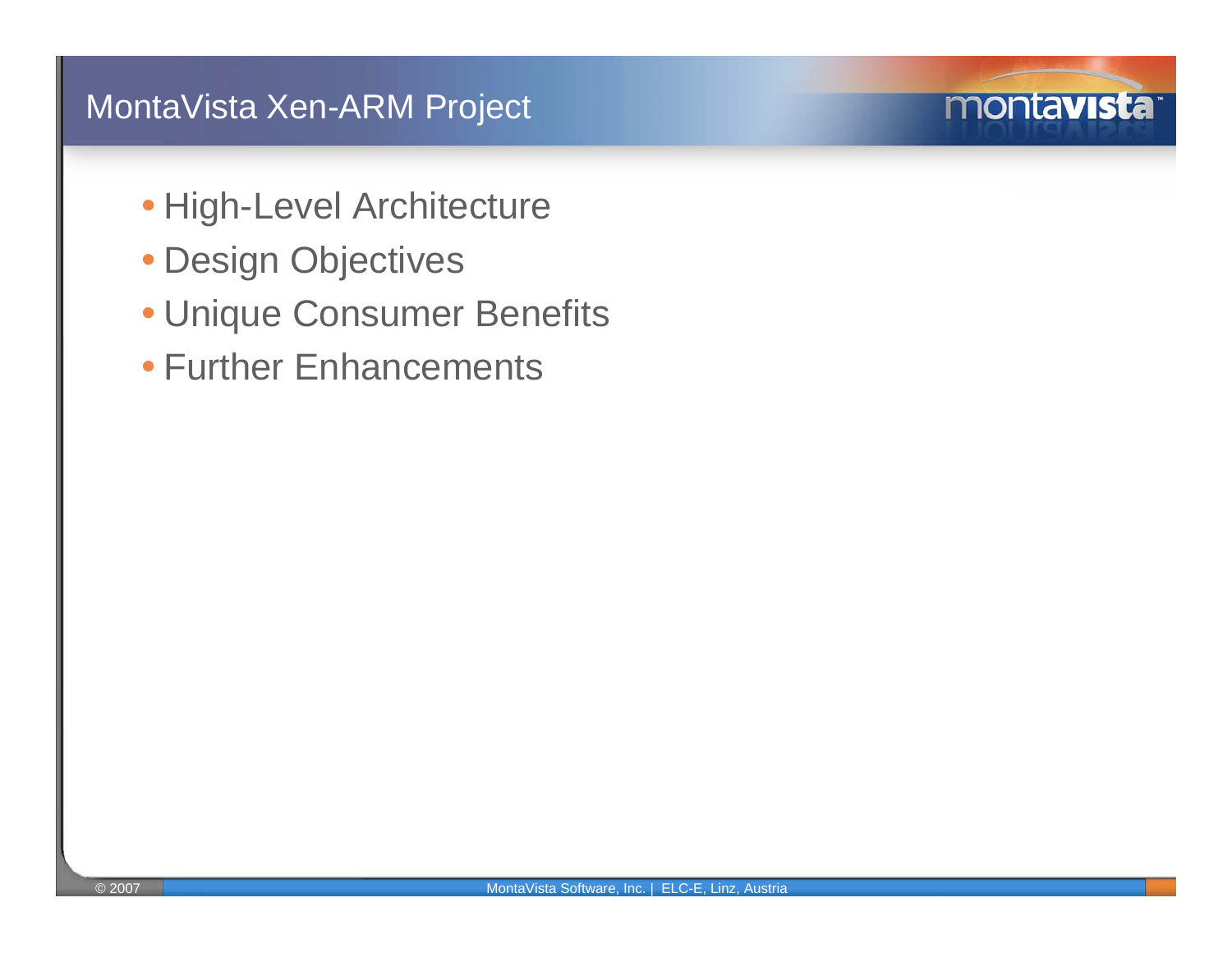#### High-level Design

## montavista<sup>®</sup>

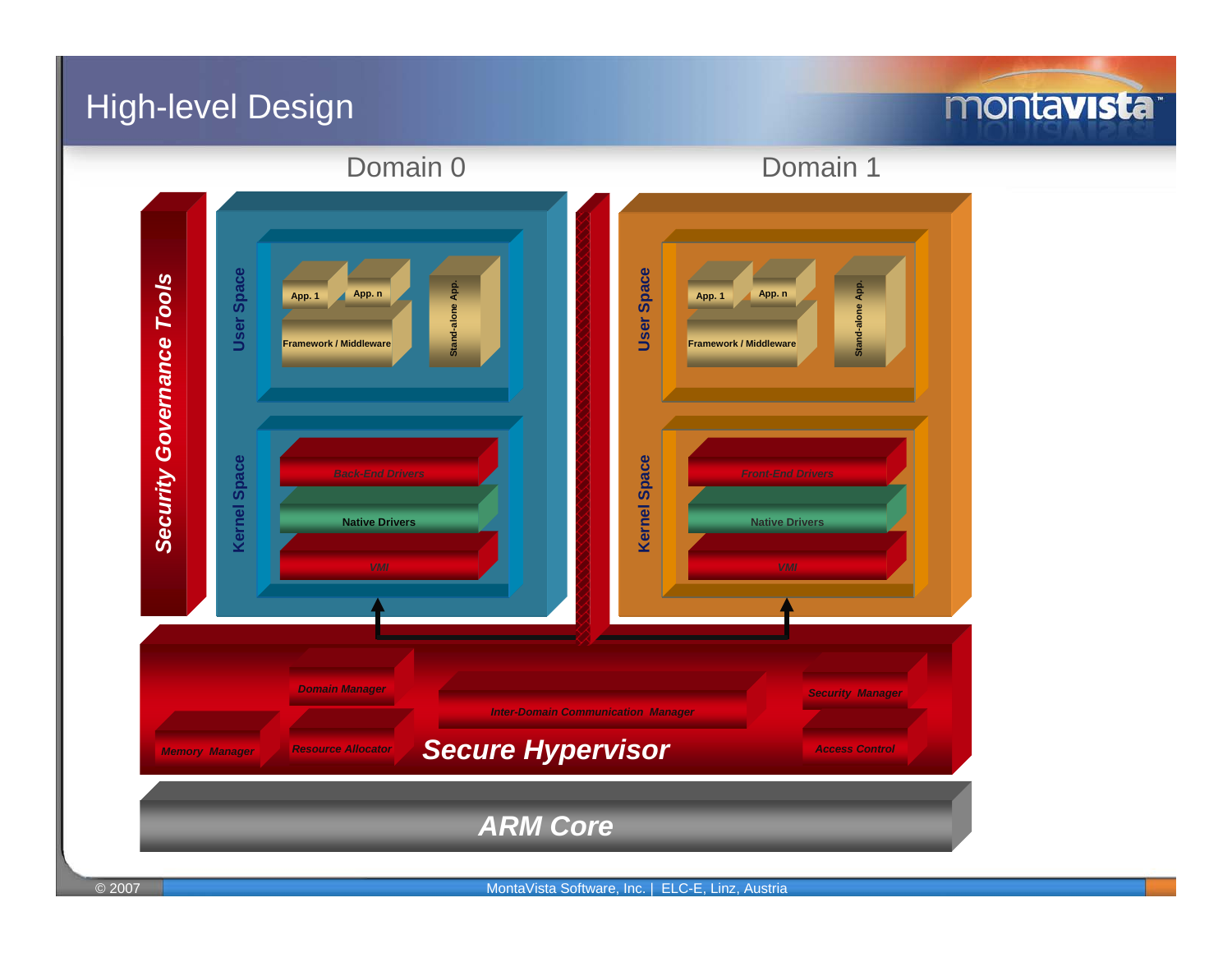1. Delivers a unique and timely implementation of Secure Isolation Technology for ARM Architecture, targeting the emergent Linux-based ARM cores

- 2. Comprises A Complete, Optimal And Linux-centric Secure Isolation Technology
- 3. Designed For Tight, Efficient Integration With MontaVista Mobilinux 5.x Edition On ARM Cores
- 4. To Be The Premier Linux-Based Secure Isolation From The Leading Embedded Linux Company.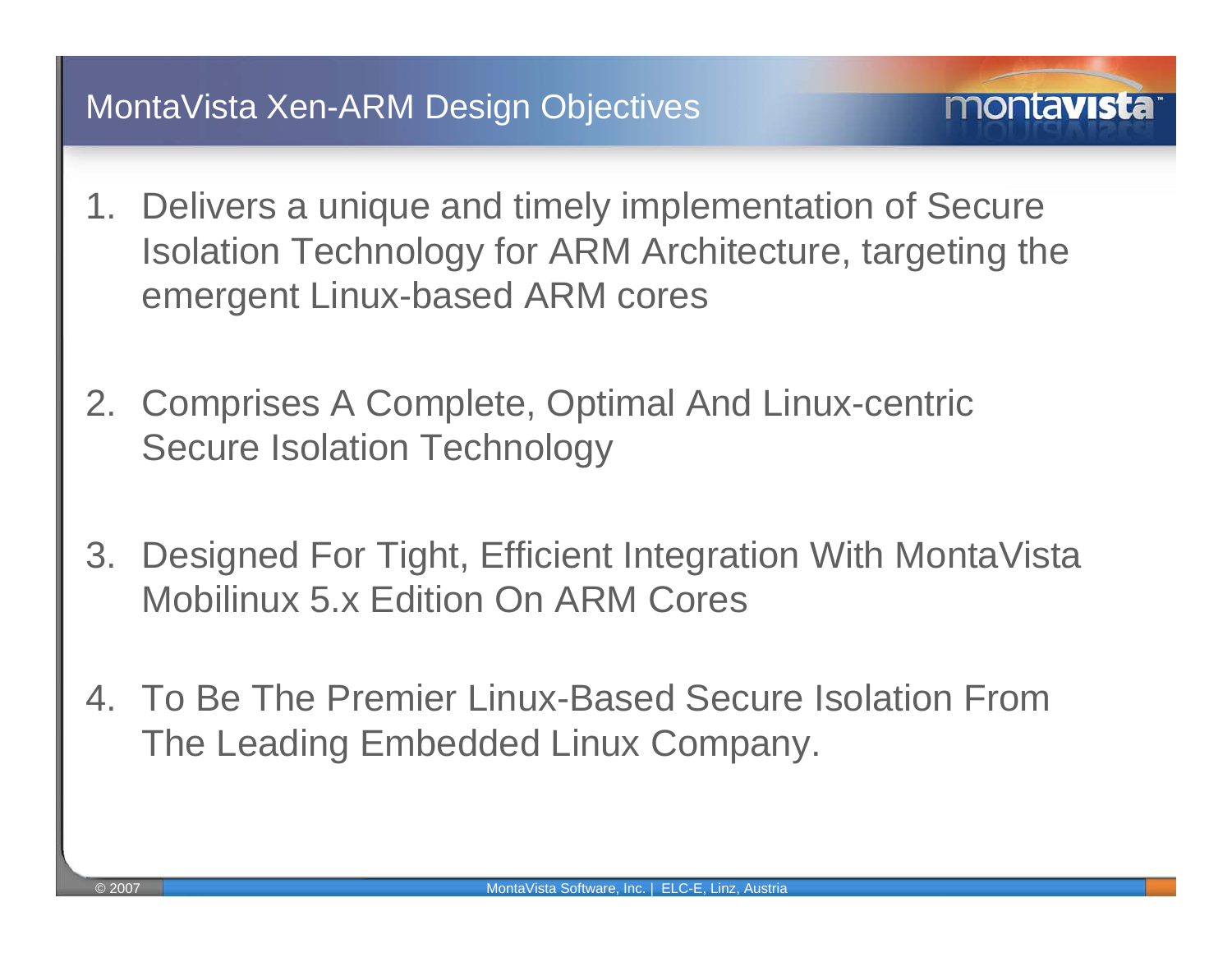# • Provides A Secure Isolation Solution for ARM Cores That:

- −Provides Guest Domains With TCB
	- Hypervisor Proper Small & Verifiable
	- Includes MAC (*Work In Progress*)
- –Is Optimized For
	- MontaVista Mobilinux 5.x
- − Is Linux-Centric
	- Easy To Integrate, And Efficient
- − Is Robust & Extensible
	- Is Based On Active, Advanced And Open Source Technologies
	- Has A Secure, Layered, Pluggable And Extensible Architecture
	- Paravirtualization Independent Of VT-Enabled Hardware
	- Dom0 Can Run Even During Guest Upgrade (e.g. FOTA)
- Has A Light-Weight Implementation
	- Memory Footprint: ~2M (Hypervisor)
- Includes Non-GPL Environment To Enforce IP Segregation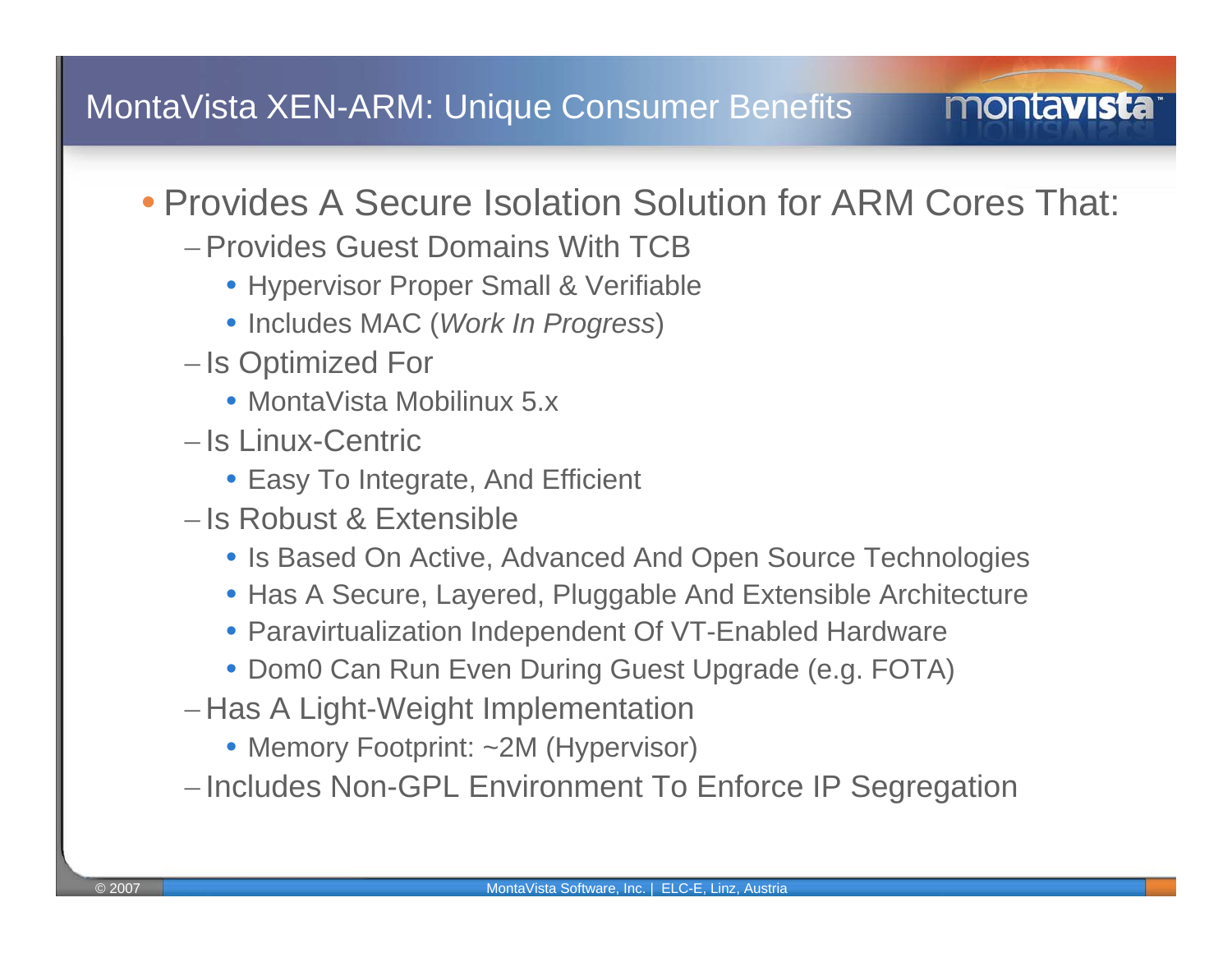#### Status: What's Already Completed

- Low-level Serial Console Debug
- Initial MMU Setup Hardwired For Xen Start-of-day

- ARM Exception Handlers
- ARM Interrupts
- ARM Timer Interrupts
- Xen Scheduler
- Xen Idle Domain
- Mini-OS Builds For ARM
- Common Hypercalls
- Memory Allocation
- Pseudo-Physical Memory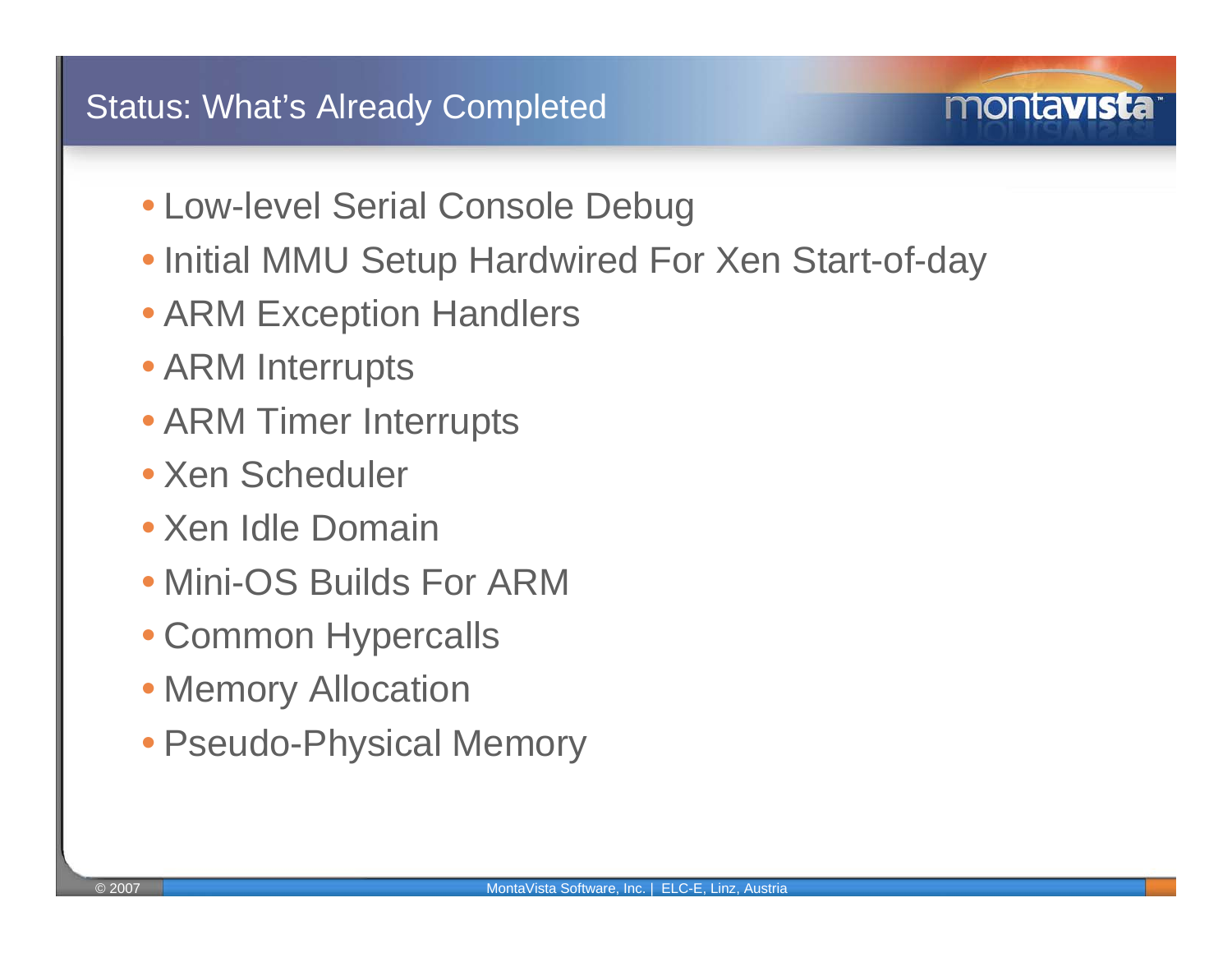- STIP API Implementation
- Trusted Interpreter
- Power Management
- Secure Native Services
	- <sup>−</sup>Secure E2E OTA (End to End Over The Air) Update Infrastructure

- − Remote Destruction of Sensitive Data Mechanism
- − Remote Enablement/Disablement Infrastructure
- <sup>−</sup>SecureVault Functionality
- Cryptographic Key Management Infrastructure
- <sup>−</sup>Backup & Restore Mechanism
- Addition of Crypto, Flash, and Legacy HAL to Secure kernel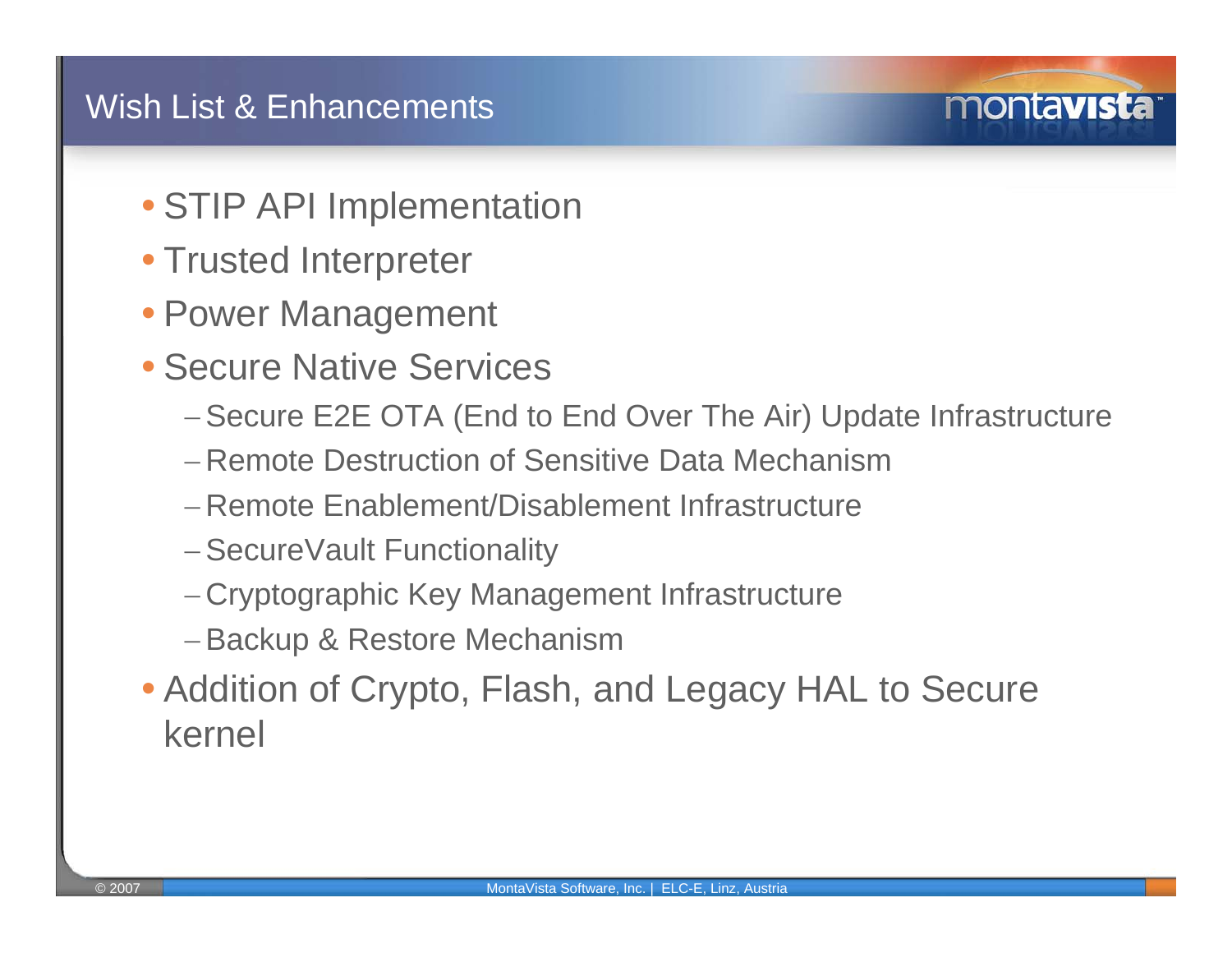#### References & Announcements

- $\bullet$ Debut: XEN-ARM ML On Oct. 29, 2007
- $\bullet$ <http://lists.xensource.com/cgi-bin/mailman/listinfo/xen-arm>